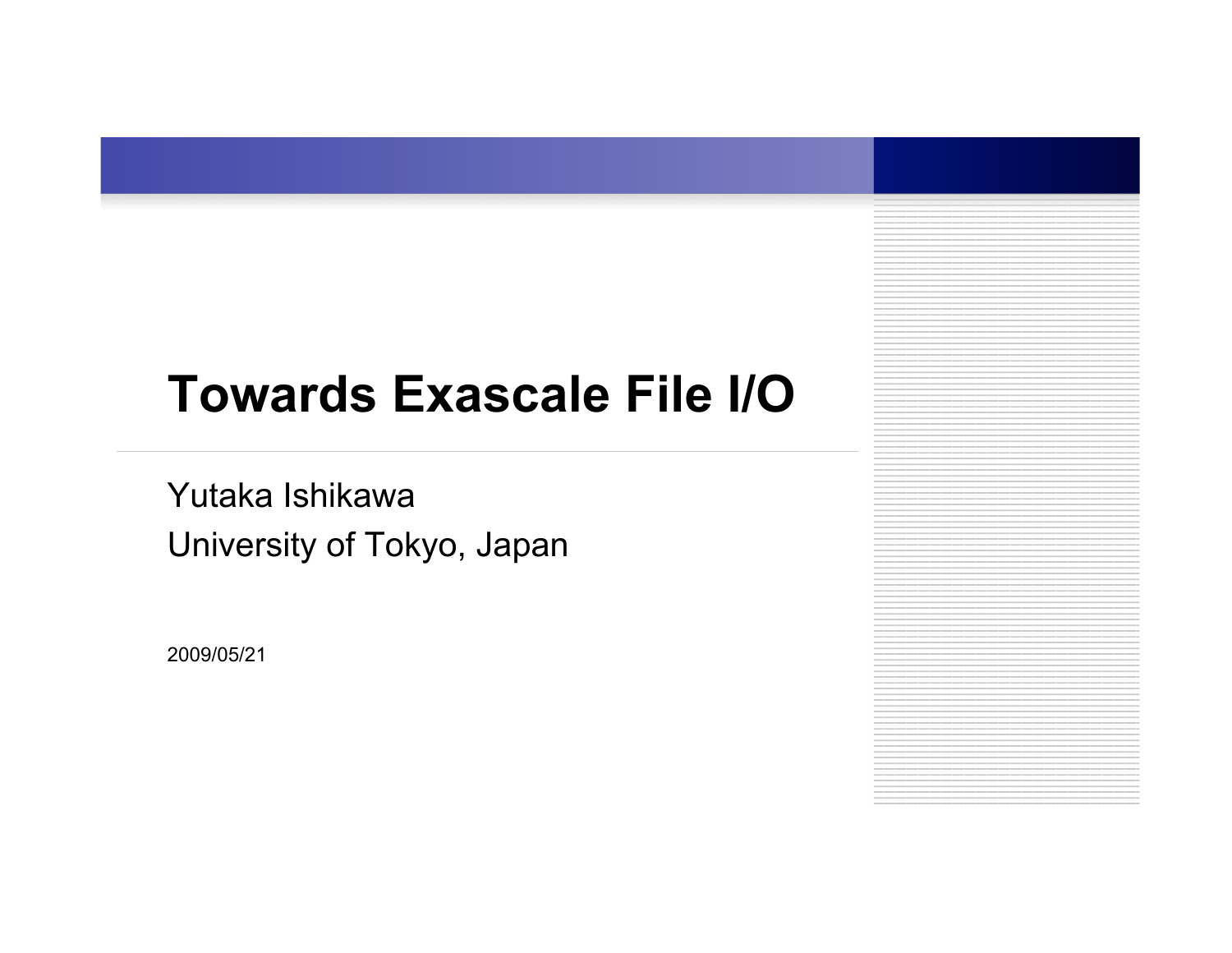#### Background & Overview

- Existing libraries and systems
	- High Level I/O Library
		- Parallel HDF5
	- Collective I/O
		- MPI-IO
	- Global File System
		- Lustre, PVFS, GPFS, …
- **Existing file systems** 
	- Global file system only
		- Most systems
	- Staging
		- Files are copied to a local disk of each compute node before execution, and then dirty files are copied to the global file system after execution.

e.g., Earth simulator, Riken Super Combined Cluster, PACS-CS@Univ. of Tsukuba

- Environment to develop exascale file systems
- Challenges towards exascale systems
	- 1. File system configuration
	- 2. Exascale file access technologies
	- 3. Exascale data access technologies
	- 4. Exascale Layered implementation
- Collaboration Scenarios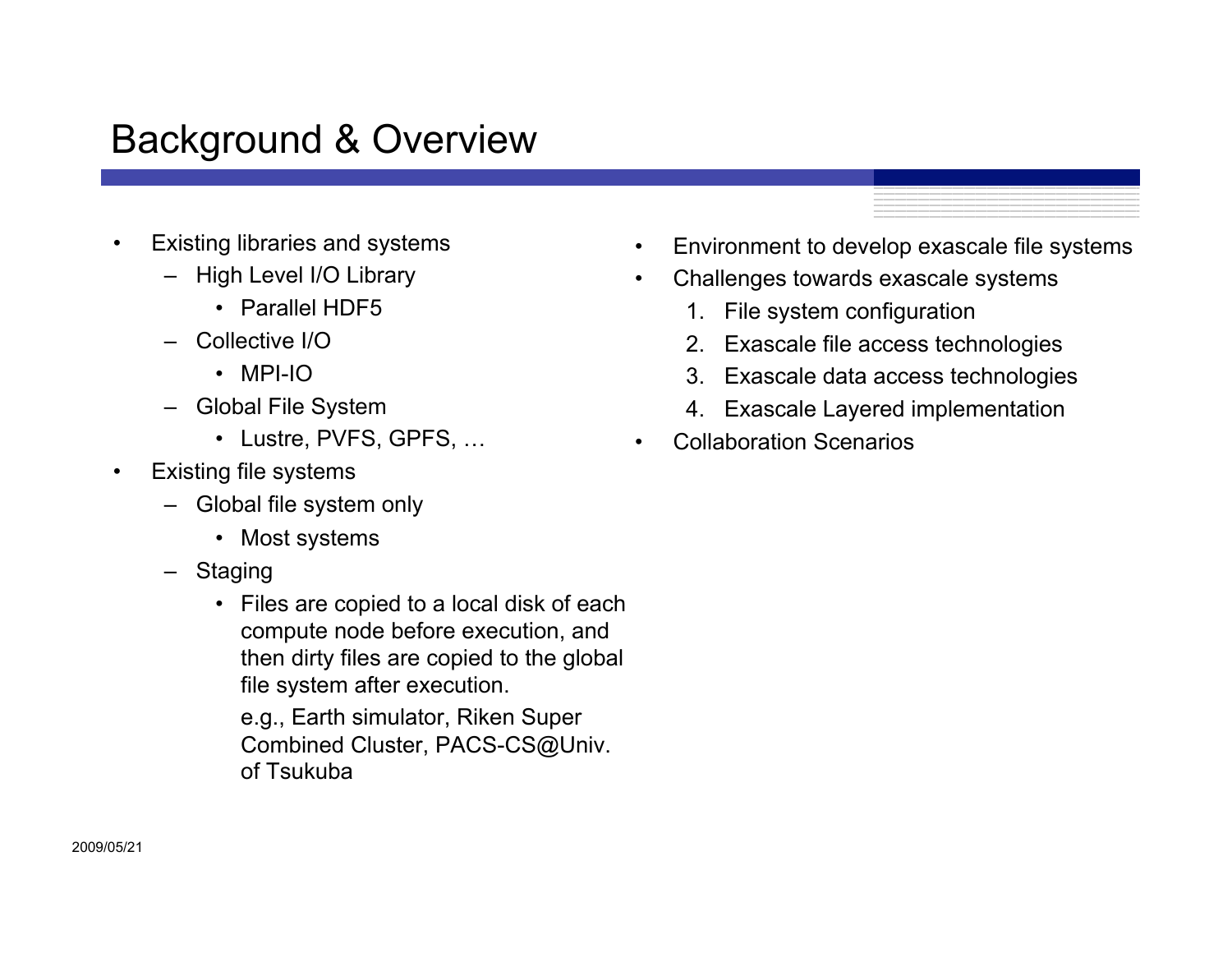#### Environment to develop exascale file systems

- Benchmarks and use cases
	- To understand file system performance and reveal the weakness of the file system
	- Involvement of application developers' skill
		- We have to discuss with application developers to understand the application characteristics
		- We have to cooperate with application developers to achieve better file I/O performance
	- Is the following consortium still working ?
		- Parallel I/O Benchmarking Consortium http://www-unix.mcs.anl.gov/pio-benchmark
- Tools
	- File I/O access tracer
		- To understand the application I/O characteristics
- Experimental Equipments
	- $-1$  K to 10 K nodes
	- The developed code can be deployed to compute nodes and file servers
		- Kernel modification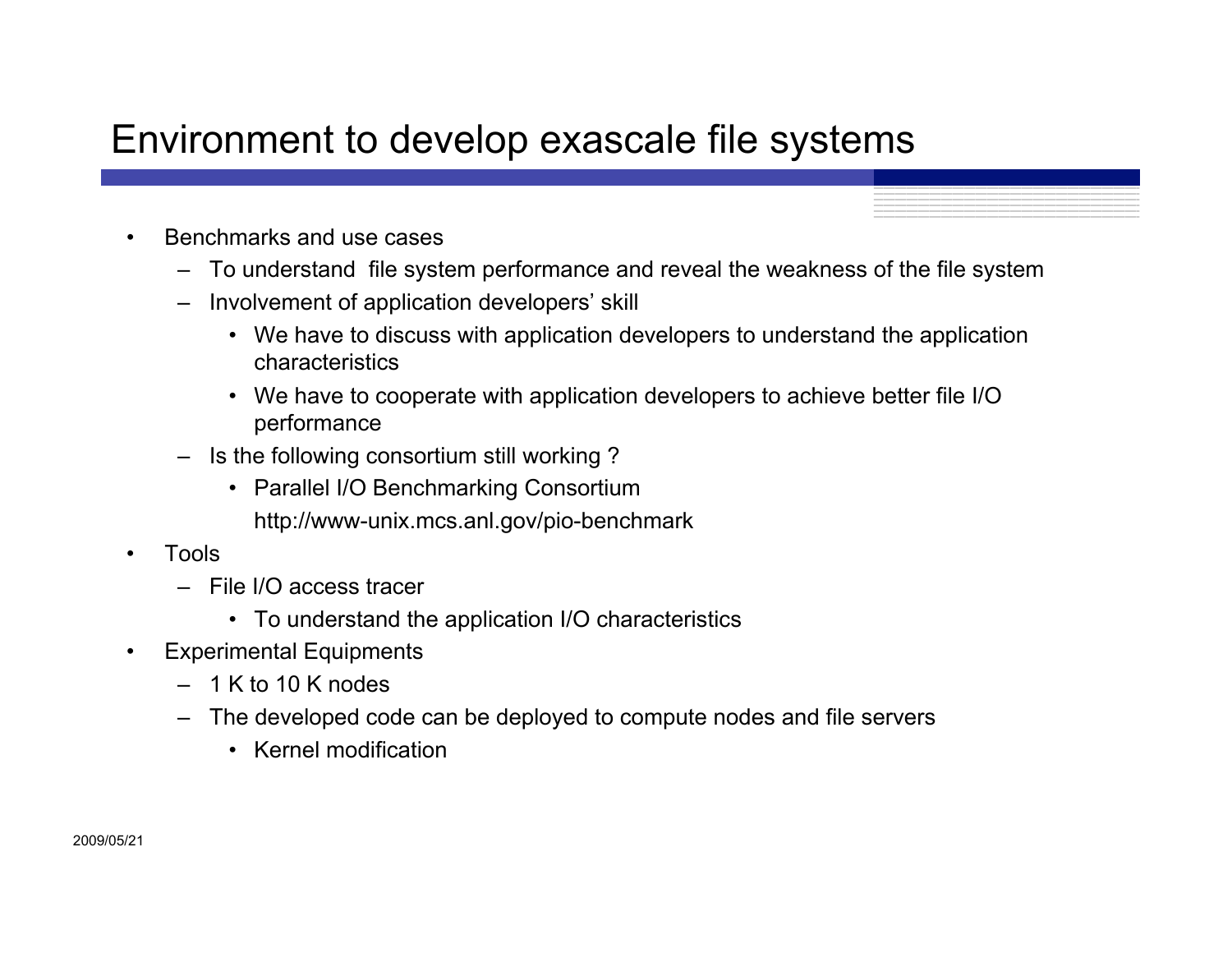## Research Topics: File system configurations



2009/05/21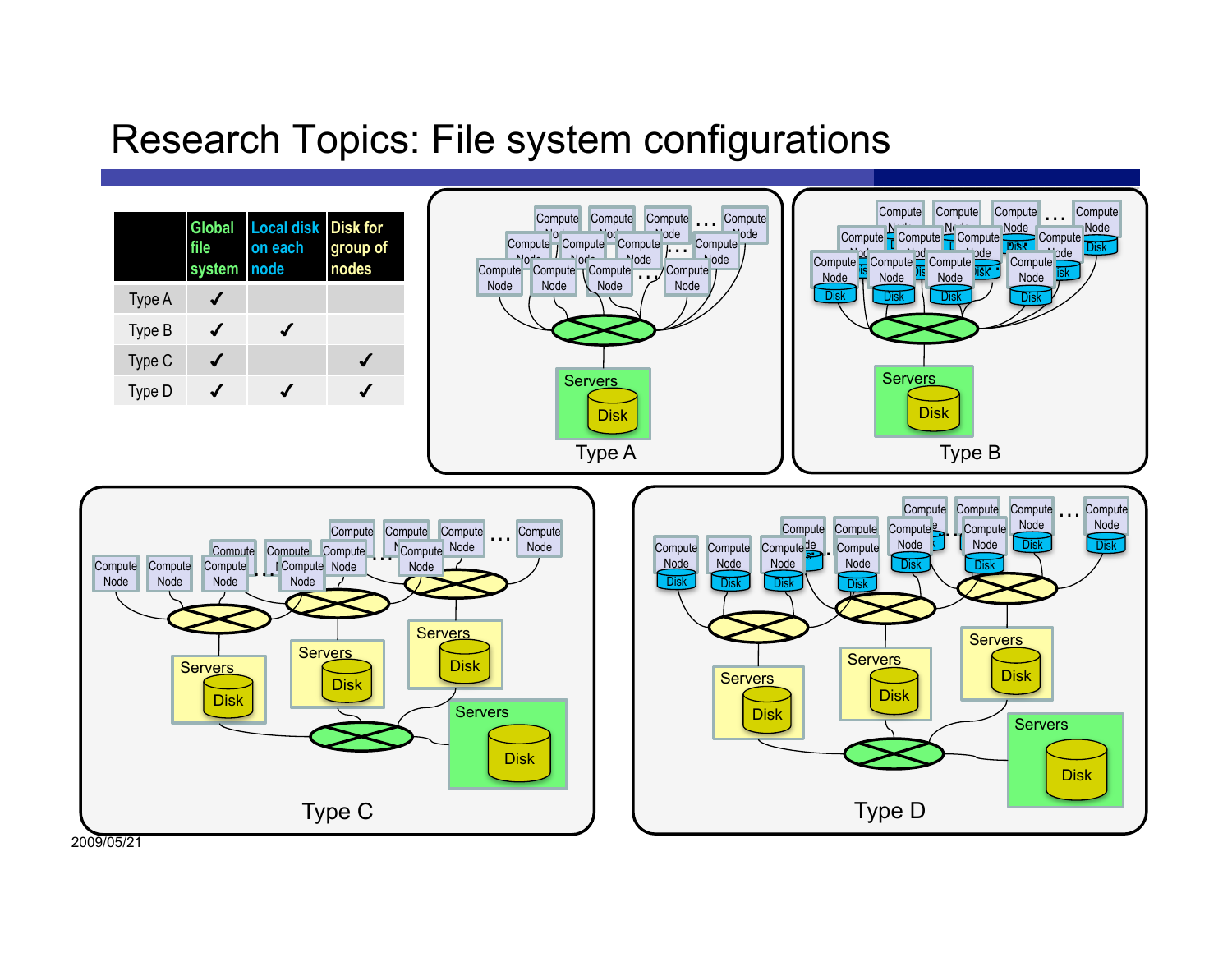## Research Topics: Exascale file access technologies

- Type A (Global file system only)
	- This configuration may be not applied
- Type B (Global file system + Local disk)
	- Local disk will be SSD.
	- Research topics
		- Both the file and meta-data cache mechanisms in each node
		- File staging
		- If two networks for both computing and file access are installed, some optimization mechanisms utilizing both networks are also research topics
- Type C (Global file system + Group file system)
	- Each group file system provides the file access service to the member nodes of its group
	- Research topics
		- Efficient file staging
		- The group file system as file cache
		- The file service mechanism to some groups if an application runs over those groups
- Type D (Global file system + Group file system + Local disk)
	- The combination of Types B and C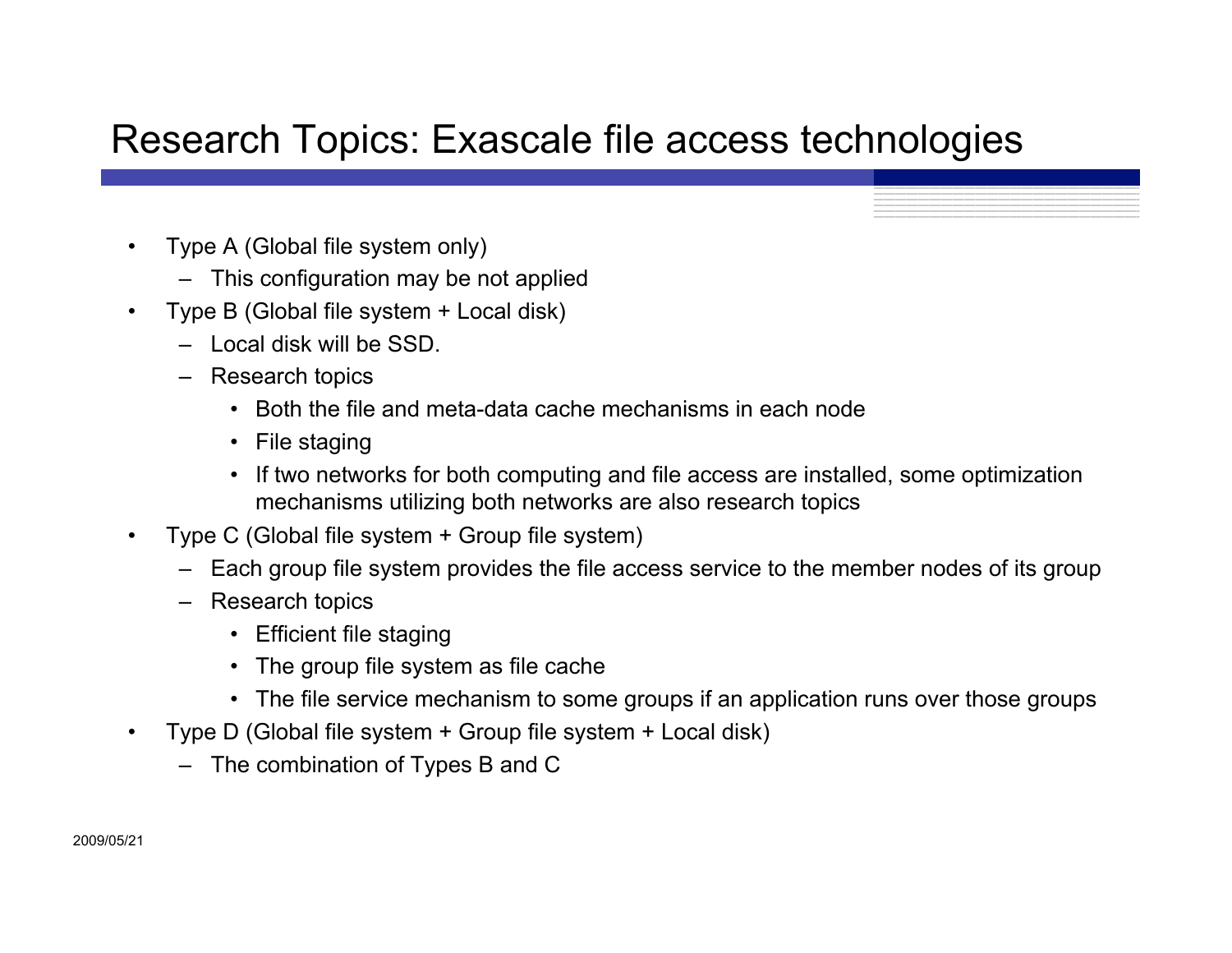## Research Topics: Exascale data access technologies

- Most application developers use the read/write file I/O system calls (, at least in Japan)
- If the parallel HDF-5 is enough capability to describe exascale applications, the following research topics are candidates:
	- Efficient implementation of parallel HDF-5 for exascale parallel file system
		- Optimization over cores in each node
	- Application domain specific libraries on top of parallel HDF-5
- If the parallel HDF-5 is not enough capability,
	- Design of extended API and the implementation data structure is redesigned
- Deployment Issues
	- Portable efficient implementation
	- Tutorials for the application developers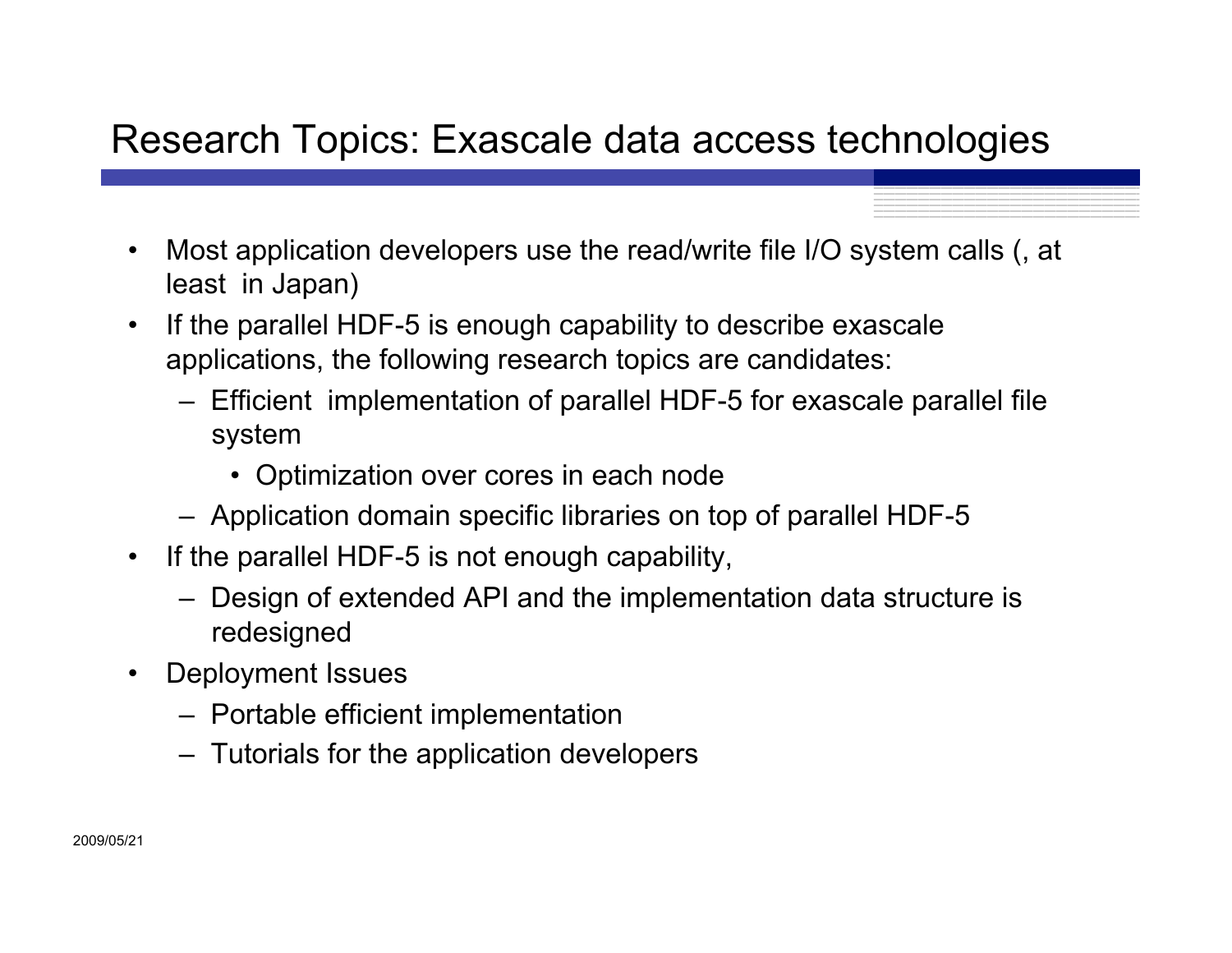#### Research Topics: Layered Implementation for collaboration

- Data Access Layer
	- Parallel HDF and others
- Cache and Collective Layer
	- Approaches
		- Memory-mapped parallel file I/O
		- Distributed Shared **Memory**

Data Access Layer **Cache** And **Collective Communication Communication** Parallel File System API/ABI API/ABI API/ABI

- $\bullet$  …
- Communication Layer
	- Accessing parallel file system
- Parallel File System